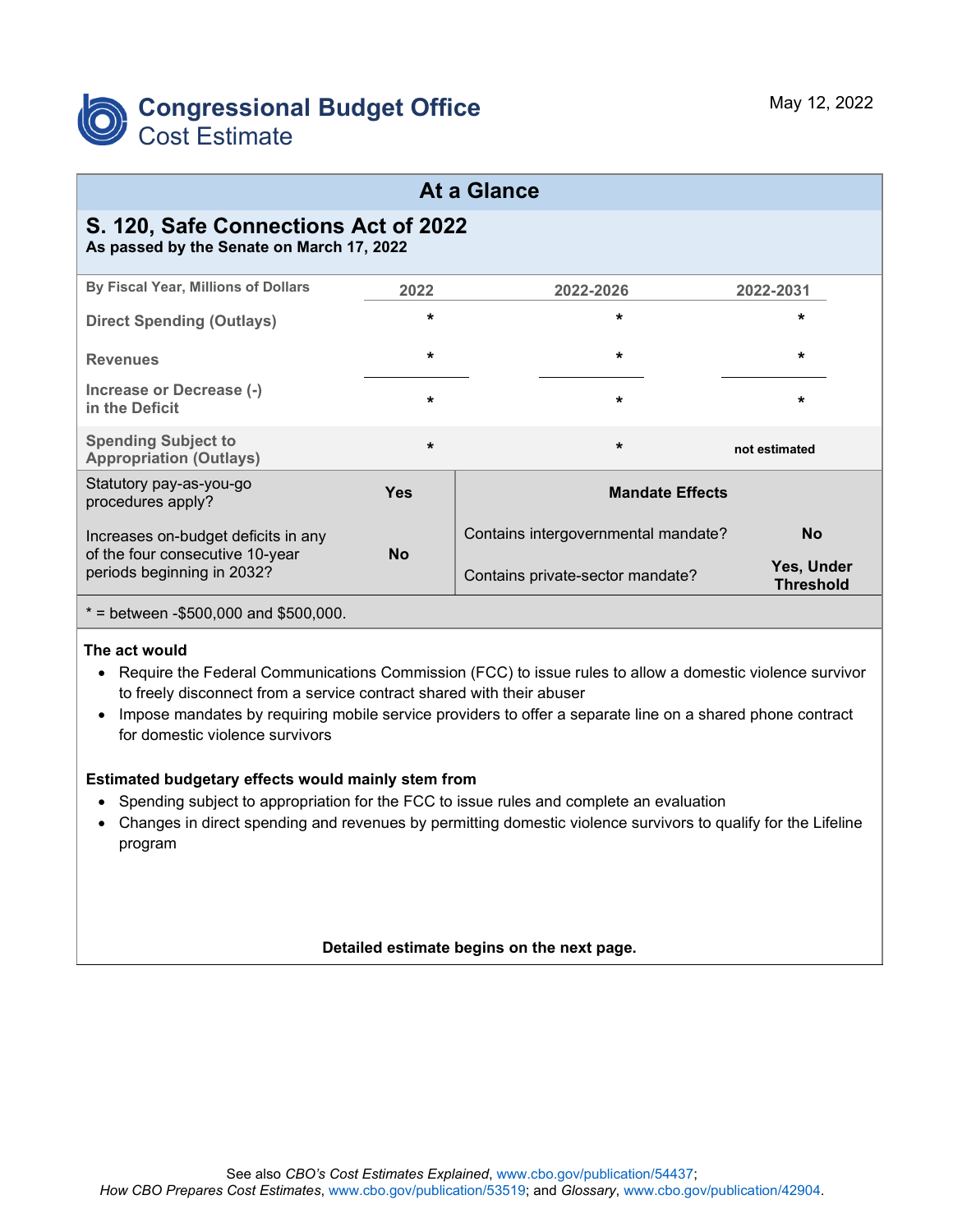

# **Legislation Summary**

- S. 120 would require the Federal Communications Commission (FCC) to:
- Issue rules that require mobile service providers, upon request, to separate the line of a domestic violence survivor from a mobile service contract that they share with their convicted or alleged abuser;
- Issue rules that allow a domestic violence survivor suffering from financial hardship to participate in the Lifeline program or Affordable Connectivity Program without meeting all of the current eligibility requirements;
- Evaluate the effectiveness of relaxing the Lifeline program or Affordable Connectivity Program eligibility requirements for domestic violence survivors; and
- Conduct a rulemaking to consider whether it should require voice service providers to omit calls or text messages to domestic violence hotlines from any consumer-facing records.

# **Estimated Federal Cost**

The costs of the legislation fall with budget function 370 (commerce and housing credit).

### **Basis of Estimate**

CBO assumes that S. 120 will be enacted near the end of fiscal year 2022.

### **Spending Subject to Appropriation**

Using information from the FCC, CBO estimates that implementing S. 120 would cost \$3 million over the 2022-2026 period to conduct rulemakings and evaluate the changes to the Lifeline program. However, because the FCC is authorized to collect fees each year sufficient to offset the appropriated costs of its regulatory activities, CBO estimates that the net cost to the FCC would be negligible, assuming appropriation actions consistent with that authority.

#### **Direct Spending and Revenues**

S. 120 would require the FCC to select either the Lifeline program or the Affordable Connectivity Program to provide emergency communications support to domestic violence survivors for six months who request it. CBO assumes that the commission would select the Lifeline program because it is permanently funded. CBO expects that more people would use the Lifeline program as eligibility requirements are expanded for domestic violence survivors.

Under current law, the program provides a discount on phone or Internet service for eligible low-income consumers and is funded through assessments on telecommunications carriers.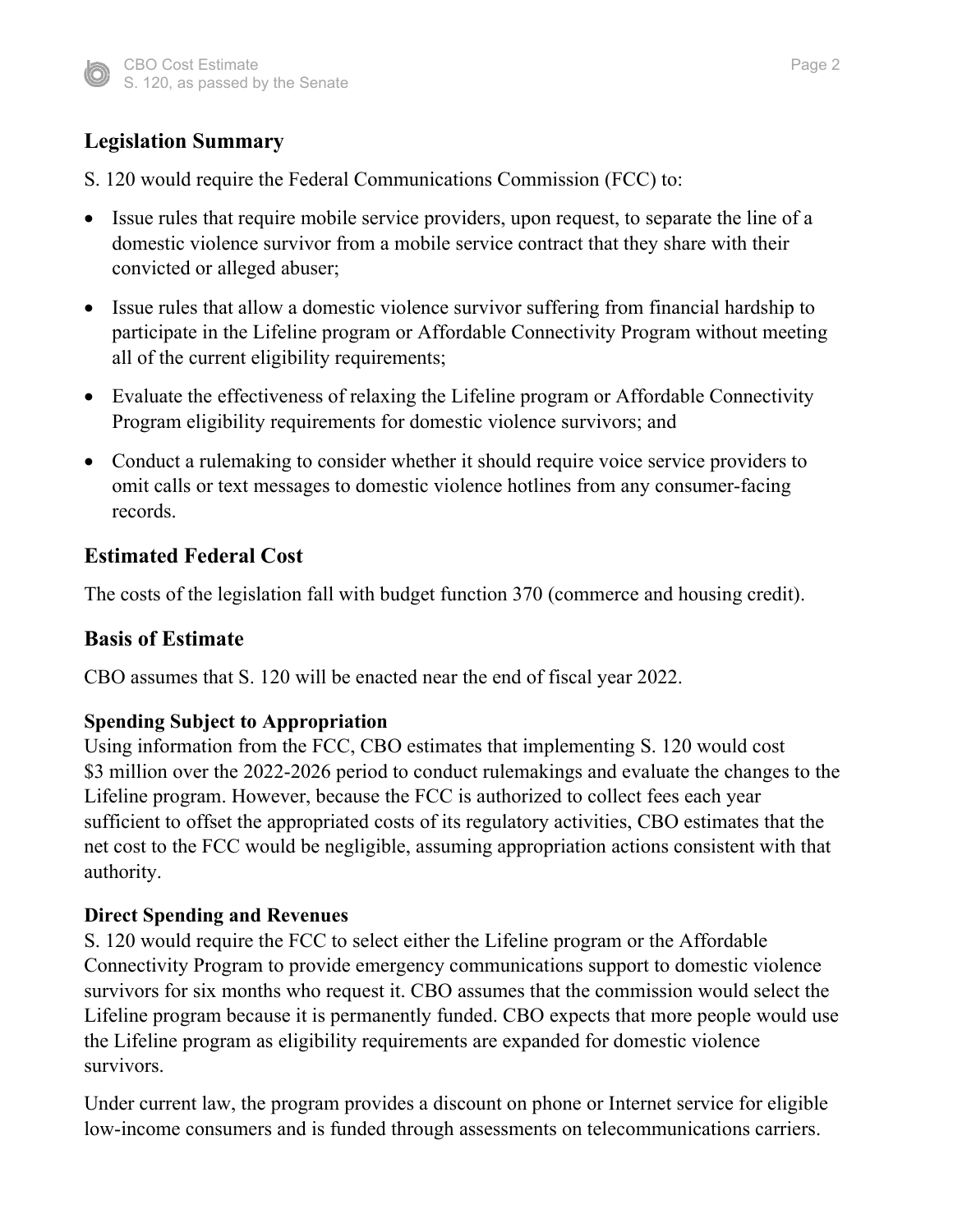

Those assessments, which are treated as revenues in the federal budget, may be spent without further appropriation on the Lifeline program. CBO estimates that the FCC, through the Universal Service Administrative Company (USAC), would levy additional assessments on telecommunications carriers to cover the cost of more people using the program. Those additional assessments would be levied starting in 2024 after the commission completes the required rulemakings.

Using information about the number of domestic violence survivors annually, CBO estimates that under S. 120, about 17,100 additional individuals would participate in the Lifeline program for 6 months each year. At a cost of about \$120 per subscriber, CBO estimates that demand for Lifeline would increase by about \$1 million each year, yielding revenue increases of \$8 million over the 2024-2031 period. Because USAC may spend what it collects, CBO estimates that direct spending would increase by the same amount.

# **Increase in Long-Term Deficits:** None.

# **Mandates**

S. 120 would impose private-sector mandates as defined in the Unfunded Mandates Reform Act (UMRA) on providers of mobile phone services. CBO estimates that the cost to comply with the mandates would not exceed the threshold established in UMRA (\$170 million in 2021, adjusted annually for inflation).

By requiring mobile service providers to offer a separate line on a shared phone contract if a survivor of domestic violence requests one, the act would impose a private-sector mandate. In addition, the act would prohibit providers from charging fees, requiring approval from a primary account holder, maintaining billing information, or otherwise limiting such customers' access to separate phone lines. Using information from industry sources and an analysis of current state laws, CBO expects that the cost to providers would fall below the threshold established in UMRA for private-sector mandates.

The act also would require providers to publicize the program. According to industry sources, the incremental cost to comply with that mandate would be small.

If the FCC increased fees to offset the costs associated with the line separation requirements in the act, S. 120 would increase the cost of an existing mandate on private entities required to pay those fees. CBO estimates that the incremental cost of that mandate would be small.

If the assessments paid by telecommunications carriers to fund the Lifeline program, which provides discounts to low-income subscribers, were increased to offset the costs of increased program participation due to the act, S. 120 would increase the cost of an existing mandate on private entities required to pay those fees. However, CBO estimates that the incremental cost of that mandate would be small and would fall well below the UMRA threshold.